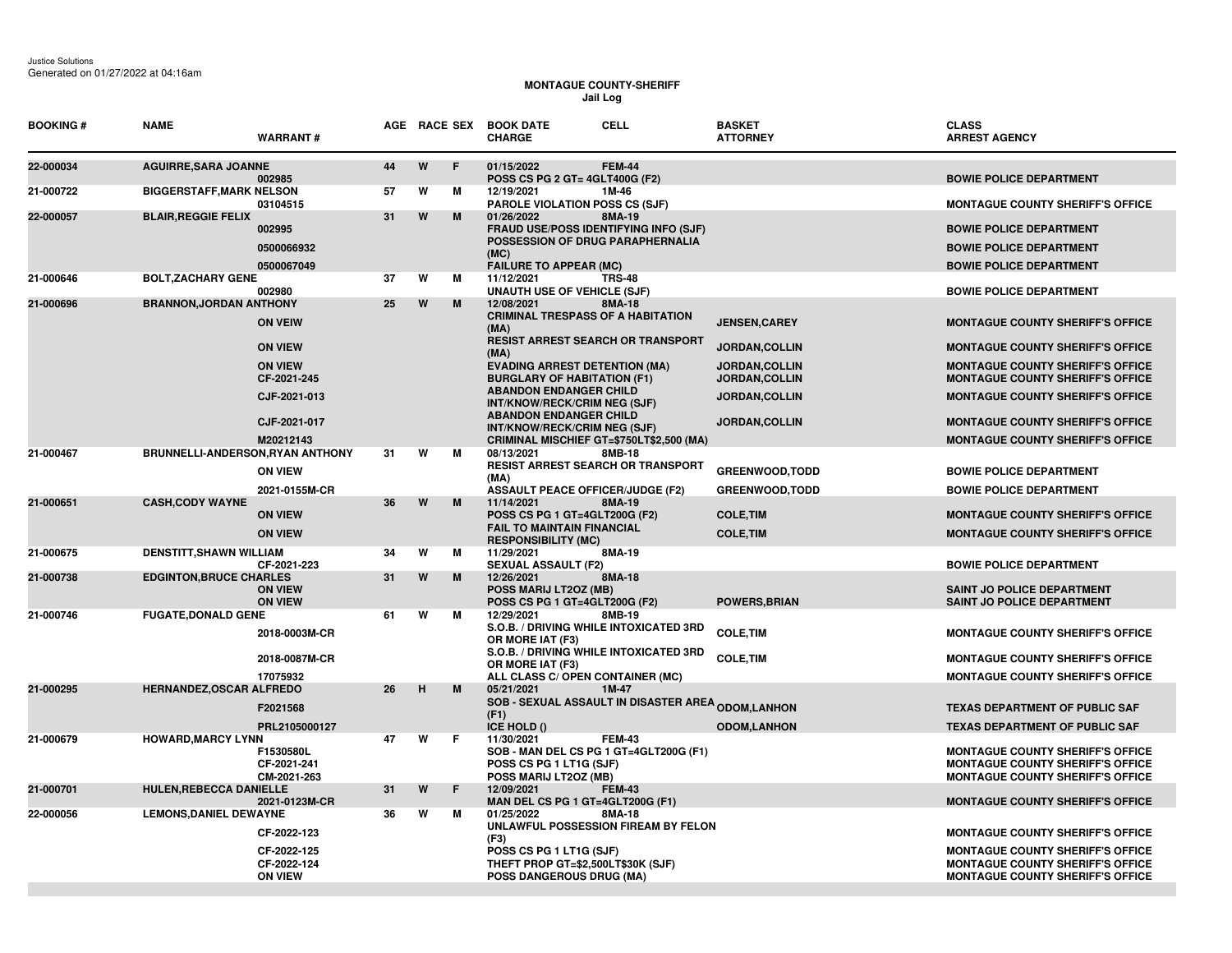| 21-000747 | <b>MCGEE, KEVIN SCOTT</b>     | <b>ON VIEW</b>                                                                         | 50 | W | M  | 12/30/2021<br>8MB-21<br><b>AGG ASSAULT DATE/FAMILY/HOUSE</b><br>W/WEAPON (F1)                                                                                                                                                    |                                                                           | <b>BOWIE POLICE DEPARTMENT</b>                                                                                                                                                                                      |
|-----------|-------------------------------|----------------------------------------------------------------------------------------|----|---|----|----------------------------------------------------------------------------------------------------------------------------------------------------------------------------------------------------------------------------------|---------------------------------------------------------------------------|---------------------------------------------------------------------------------------------------------------------------------------------------------------------------------------------------------------------|
| 22-000041 | <b>MEEK, STEPHEN RAY</b>      | CF-2022-119<br>CF2021-211<br>F20222647                                                 | 44 | W | М  | 01/19/2022<br>8MB-19<br><b>EVADING ARREST DET W/VEH (F3)</b><br><b>BURGLARY OF BUILDING (SJF)</b><br>POSS CS PG 1 LT1G (SJF)                                                                                                     | <b>RENFRO,ZACHARY</b><br><b>RENFRO,ZACHARY</b><br><b>RENFRO,ZACHARY</b>   | <b>MONTAGUE COUNTY SHERIFF'S OFFICE</b><br><b>MONTAGUE COUNTY SHERIFF'S OFFICE</b>                                                                                                                                  |
| 21-000744 | <b>MONEY, WESLEY FRANKLIN</b> | <b>ON VIEW</b><br><b>ON VIEW</b>                                                       | 25 | W | M  | 12/29/2021<br>8MB-21<br><b>EVADING ARREST DETENTION (MA)</b><br>POSSESSION OF STOLEN PROPERTY (MB)<br><b>FRAUD USE/POSS IDENTIFYING INFO #</b>                                                                                   |                                                                           | <b>BOWIE POLICE DEPARTMENT</b><br><b>BOWIE POLICE DEPARTMENT</b>                                                                                                                                                    |
|           |                               | <b>ON VIEW</b><br><b>ON VIEW</b>                                                       |    |   |    | <b>ITEMS 5LT10 (F3)</b><br><b>POSS DANGEROUS DRUG (MA)</b>                                                                                                                                                                       |                                                                           | <b>BOWIE POLICE DEPARTMENT</b><br><b>BOWIE POLICE DEPARTMENT</b>                                                                                                                                                    |
| 22-000011 | <b>NAIL, AARON EUGENE JR</b>  | 2021-0142M-CR                                                                          | 37 | W | M  | CAPIAS/MTP-POSS CS PG 1 LT1G (SJF)<br>01/06/2022<br>8MA-19                                                                                                                                                                       |                                                                           | <b>BOWIE POLICE DEPARTMENT</b>                                                                                                                                                                                      |
| 22-000022 | <b>NEISS, JERRY ALAN</b>      | <b>ON VIEW</b>                                                                         | 35 | W | M  | POSS CS PG 1 GT=1GLT4G (F3)<br>01/12/2022<br>8MB-21                                                                                                                                                                              | <b>POWERS, BRIAN</b>                                                      | <b>BOWIE POLICE DEPARTMENT</b>                                                                                                                                                                                      |
|           |                               | F20212625                                                                              |    |   |    | FAIL TO COMPLY SEX OFF DUTY TO REG<br>LIFE/ANNUAL (F3)                                                                                                                                                                           | JORDAN, COLLIN                                                            | <b>MONTAGUE COUNTY SHERIFF'S OFFICE</b>                                                                                                                                                                             |
| 21-000266 | <b>SANDERS, LANE JOSEPH</b>   | 2020-0133M-CR                                                                          | 25 | W | М  | 05/07/2021<br>8MB-18<br>MTP - POSS CS PG 1 GT=4GLT200G (F2)                                                                                                                                                                      | <b>WILLIAMS, ROGER</b>                                                    | <b>BOWIE POLICE DEPARTMENT</b>                                                                                                                                                                                      |
|           |                               | 2020-0134M-CR                                                                          |    |   |    | MTP - EVADING ARREST DETENTION W/VEH Williams,Roger<br>OR WATERCRAFT (SJF)                                                                                                                                                       |                                                                           | <b>BOWIE POLICE DEPARTMENT</b>                                                                                                                                                                                      |
|           |                               | <b>ON VIEW</b>                                                                         |    |   |    | <b>RESIST ARREST SEARCH OR TRANSPORT</b><br>(MA)                                                                                                                                                                                 | Williams, Roger                                                           | <b>BOWIE POLICE DEPARTMENT</b>                                                                                                                                                                                      |
| 21-000709 | SMITH, CACIA ALEXANDRIA       |                                                                                        | 27 | W | F. | 12/14/2021<br><b>FEM-44</b>                                                                                                                                                                                                      |                                                                           |                                                                                                                                                                                                                     |
|           |                               | CJF-2021-014                                                                           |    |   |    | <b>ABANDON ENDANGER CHILD</b><br>INT/KNOW/RECK/CRIM NEG (SJF)                                                                                                                                                                    | <b>MARSH, LEE ANN</b>                                                     | <b>MONTAGUE COUNTY SHERIFF'S OFFICE</b>                                                                                                                                                                             |
|           |                               | CJF-2021-016                                                                           |    |   |    | <b>ABANDON ENDANGER CHILD</b><br>INT/KNOW/RECK/CRIM NEG (SJF)                                                                                                                                                                    | <b>MARSH,LEE ANN</b>                                                      | <b>MONTAGUE COUNTY SHERIFF'S OFFICE</b>                                                                                                                                                                             |
| 21-000668 | <b>SMITH, COBY WAYNE</b>      | 2021-0004 M-CR                                                                         | 33 | W | М  | 11/25/2021<br>8MA-18<br><b>MOTION TO REVOKE TAMP FAB PHYS</b><br><b>EVIDENCE W/ INT IMPAIR (F3)</b>                                                                                                                              | <b>ALLEN, LAUREN</b>                                                      | <b>MONTAGUE COUNTY SHERIFF'S OFFICE</b>                                                                                                                                                                             |
|           |                               | CR22015-3                                                                              |    |   |    | PROBATION VIOLATION ASSAULT FAM/MEM<br><b>IMPEED BREATH (SJF)</b>                                                                                                                                                                |                                                                           | <b>MONTAGUE COUNTY SHERIFF'S OFFICE</b>                                                                                                                                                                             |
|           |                               | CR-80381-3                                                                             |    |   |    | PROBATION VIOLATION POSS CS PG 3 LT<br>28G (SJF)<br>PROBATION VIOLATION CREDIT CARD OR                                                                                                                                           |                                                                           | <b>MONTAGUE COUNTY SHERIFF'S OFFICE</b>                                                                                                                                                                             |
|           |                               | CR-22019-5                                                                             |    |   |    | <b>DEBIT CARD ABUSE (SJF)</b>                                                                                                                                                                                                    |                                                                           |                                                                                                                                                                                                                     |
| 22-000058 | <b>SONGER, BRIAN NEAL</b>     | <b>ON VIEW</b>                                                                         | 57 | W | M  | 01/26/2022<br><b>SEG-26</b><br>POSS CS PG 1 LT1G (F)                                                                                                                                                                             |                                                                           | <b>MONTAGUE COUNTY SHERIFF'S OFFICE</b>                                                                                                                                                                             |
| 22-000026 | <b>STEWART, SILVER SHADOW</b> | <b>ON VIEW</b><br><b>ON VIEW</b><br><b>ON VIEW</b><br><b>ON VIEW</b><br><b>ON VIEW</b> | 25 | W | M  | 8MB-19<br>01/14/2022<br>MAN DEL CS PG 2 OR 2-A GT=4GLT400G (F1) JORDAN,COLLIN<br>POSS MARIJ GT4OZLT=5LBS (SJF)<br>THEFT PROP GT=\$2,500LT\$30K (SJF)<br>MAN DEL CS PG 1 GT=1GLT4G (F2)<br><b>IMPERSONATE PUBLIC SERVANT (F3)</b> | JORDAN, COLLIN<br><b>JORDAN,COLIN</b><br>JORDAN, COLLIN<br>JORDAN, COLLIN | <b>MONTAGUE COUNTY SHERIFF'S OFFICE</b><br><b>MONTAGUE COUNTY SHERIFF'S OFFICE</b><br><b>MONTAGUE COUNTY SHERIFF'S OFFICE</b><br><b>MONTAGUE COUNTY SHERIFF'S OFFICE</b><br><b>MONTAGUE COUNTY SHERIFF'S OFFICE</b> |
| 22-000059 | <b>SUAGEE, MATTHEW HEATH</b>  | M20212131                                                                              | 39 | W | M  | 01/26/2022<br><b>TRS-48</b><br>THEFT PROP GT=\$750LT\$2,500 (MA)                                                                                                                                                                 |                                                                           | <b>MONTAGUE COUNTY SHERIFF'S OFFICE</b>                                                                                                                                                                             |
| 21-000695 | <b>TRICE, DAVID JOEL</b>      |                                                                                        | 51 | W | м  | 12/07/2021<br>8MB-19                                                                                                                                                                                                             |                                                                           |                                                                                                                                                                                                                     |
|           |                               | 2019-0113M-CR                                                                          |    |   |    | <b>MOTION TO REVOKE COMMUNITY</b><br>SUPERVISION-POSS S PG GT 1 LT 4G ()                                                                                                                                                         | <b>MARSH,LEE ANN</b>                                                      | <b>MONTAGUE COUNTY SHERIFF'S OFFICE</b>                                                                                                                                                                             |
| 22-000013 | <b>WEST, DANIEL RANDALL</b>   | 2022-0001M-CR                                                                          | 48 | W | M  | 01/06/2022<br><b>TRS-48</b><br>POSS CS PG 1 LT1G - DFZ (F3)                                                                                                                                                                      |                                                                           | <b>MONTAGUE COUNTY SHERIFF'S OFFICE</b>                                                                                                                                                                             |
|           |                               | 19930-01                                                                               |    |   |    | <b>FAILED TO MAINTAIN FINANCIAL</b><br><b>RESPONSIBILITY-CLASS C (MC)</b>                                                                                                                                                        |                                                                           | <b>MONTAGUE COUNTY SHERIFF'S OFFICE</b>                                                                                                                                                                             |
|           |                               | 19930-02                                                                               |    |   |    | <b>DRVING WHILE LICENSE INVALID-CLASS C</b><br>(MC)                                                                                                                                                                              |                                                                           | <b>MONTAGUE COUNTY SHERIFF'S OFFICE</b>                                                                                                                                                                             |
|           |                               | 21711-01                                                                               |    |   |    | DRIVING WHILE LICENSE INAVLID -CLASS C<br>(MC)                                                                                                                                                                                   |                                                                           | <b>MONTAGUE COUNTY SHERIFF'S OFFICE</b>                                                                                                                                                                             |
|           |                               | 21711-02                                                                               |    |   |    | DEFECTIVE TAIL LAMPS-CLASS C (MC)                                                                                                                                                                                                |                                                                           | <b>MONTAGUE COUNTY SHERIFF'S OFFICE</b>                                                                                                                                                                             |
|           |                               | 21711-03                                                                               |    |   |    | <b>FAILED TO MAINTAIN FINANCIAL</b><br><b>RESPONSIBILITY-CLASS C (MC)</b>                                                                                                                                                        |                                                                           | <b>MONTAGUE COUNTY SHERIFF'S OFFICE</b>                                                                                                                                                                             |
|           |                               | 21711-04                                                                               |    |   |    | <b>EXPIRED REGISTRATION-CLASS C (MC)</b>                                                                                                                                                                                         |                                                                           | <b>MONTAGUE COUNTY SHERIFF'S OFFICE</b>                                                                                                                                                                             |
|           |                               | 21711-05                                                                               |    |   |    | <b>OPERATE MOTOR VEHICLE WITHOUT</b><br>PLATES-CLASS C (MC)                                                                                                                                                                      |                                                                           | <b>MONTAGUE COUNTY SHERIFF'S OFFICE</b>                                                                                                                                                                             |
|           |                               | 21711-06                                                                               |    |   |    | DEFECTIVE HEAD LAMPS-CLASS C (MC)                                                                                                                                                                                                |                                                                           | <b>MONTAGUE COUNTY SHERIFF'S OFFICE</b>                                                                                                                                                                             |